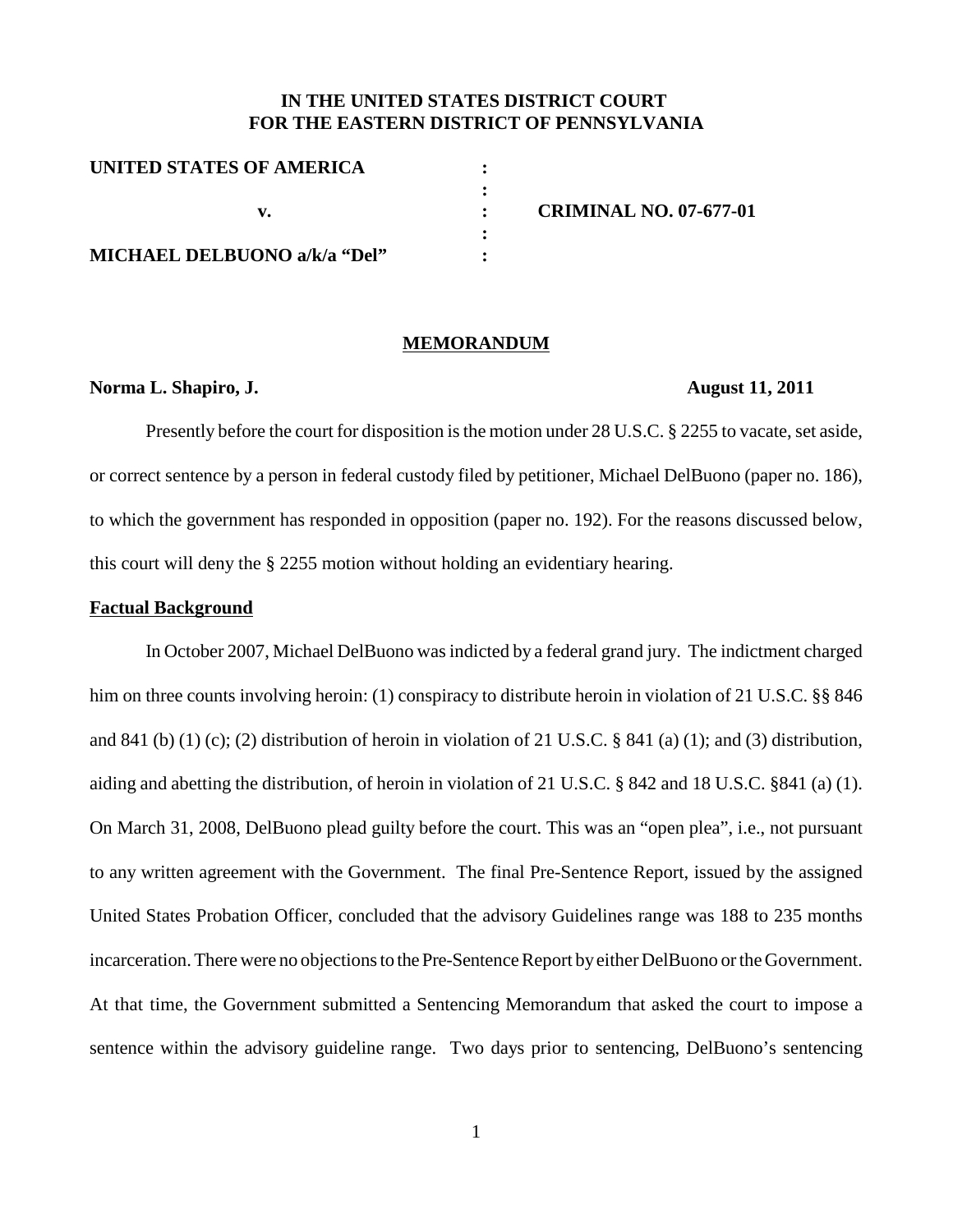memorandum requested a sentence at the bottom of the range; through counsel, he submitted numerous letters of support. Upon examination, the Government concluded that at least some of these letters were fraudulently created by DelBuono's sister. This was determined in part from recordings of DelBuono's telephone conversations at the Federal Detention Center in Philadelphia. The recorded conversations revealed that Michael DelBuono was not only fully aware of the fraud, but encouraged his sister's creation and submission of the fraudulent letters. The Government then prepared a Motion for Upward Variance, which it filed immediately prior to the sentencing hearing. The court asked the Government and DelBuono whether either wanted a continuance to prepare a response, but DelBuono and counsel stated that they were prepared to proceed. Although the Government later withdrew its Motion for Upward Variance, it argued for a sentence at the high end of the Guidelines range based in part on the submission of the fraudulent letters. The court specifically stated that it would ignore the content of the allegedly fabricated letters, but would take into consideration DelBuono's apparent approval and encouragement of their creation.

At sentencing, the court discussed all factors under § 3553(a) before sentencing DelBuono to 230 months incarceration, followed by six years of supervised release. The court stated that it had intended to sentence DelBuono at the low end of the Guidelines range, but in light of the presentation of false letters with DelBuono's encouragement, it would sentence him at the high end of the range. DelBuono appealed his sentence on the grounds that the court abused its discretion in considering the relevant sentencing factors under 18 U.S.C. § 3553(a) and that, in any event, his sentence was unreasonable. On January 11, 2010, the Court of Appeals for the Third Circuit affirmed the judgment and held that there was no abuse of discretion. On May 10, 2010, DelBuono filed the motion now before the court: "Motion to Vacate, Correct, or Set Aside Sentence Pursuant to 28 U.S.C. § 2255."

## **Discussion**

This is a timely petition for *habeas corpus* following a federal conviction. DelBuono challenges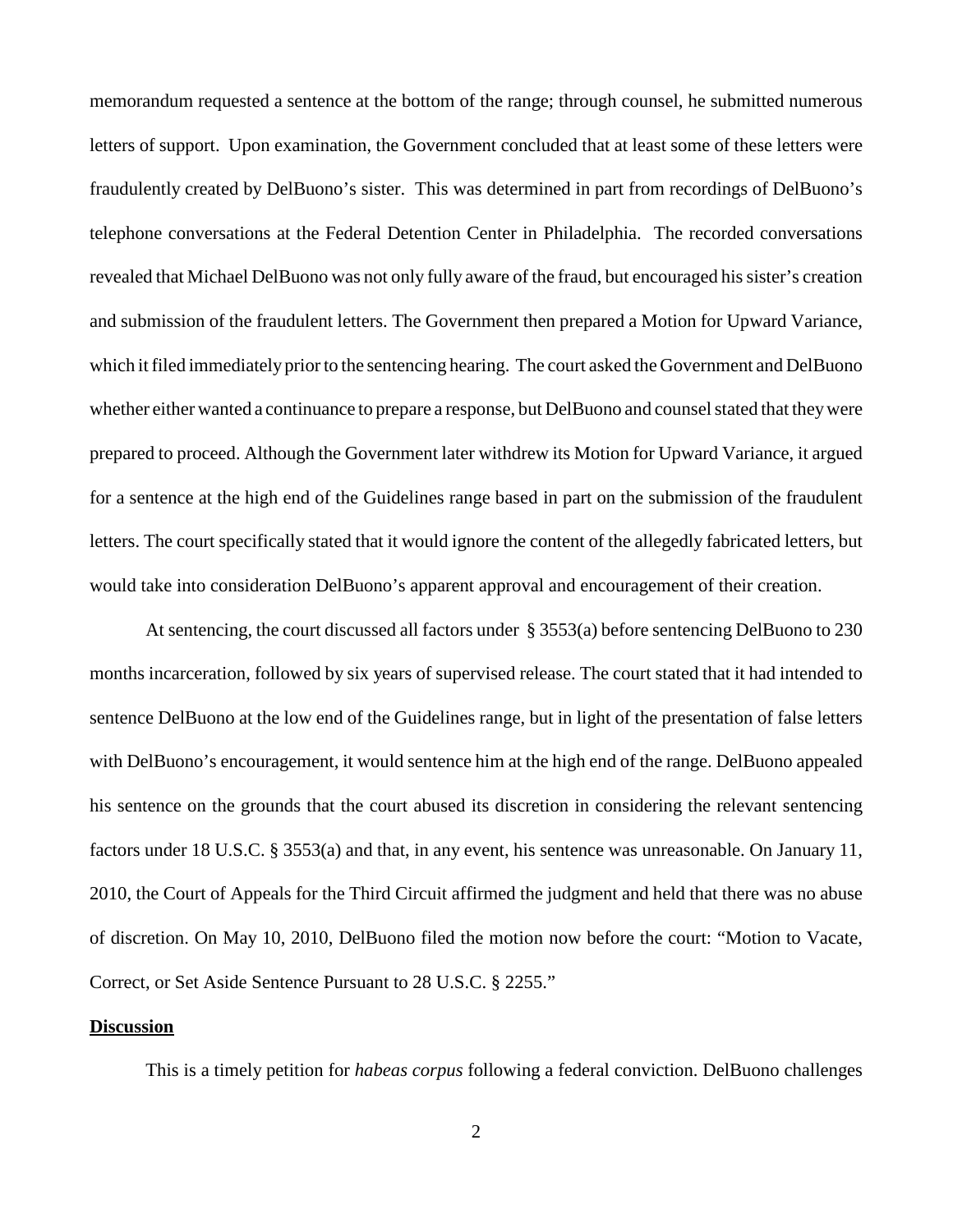his conviction and sentence on the following grounds: (i) defense counsel was ineffective for failing to challenge the application of the Career Offender Provision in calculating the advisory Guideline range; and (ii) defense counsel was ineffective for declining a continuance to investigate and prepare for sentencing upon receiving the Government's motion for an upward variance. These arguments present a constitutional issue for collateral review.

Rule 8(a) of the Rules Governing **§** 2255 Proceedings, requiresthe court first to determine whether an evidentiary hearing is required. "When a motion is made under  $\S$  2255, the question of whether to order a hearing is committed to the sound discretion of the district court." United States v. Day, 969 F.2d 39, 41- 42 (3d Cir. 1992). Only when the files and records of the case are inconclusive on the issue will a district court's failure to grant an evidentiary hearing constitute an abuse of discretion. United States v. McCoy, 410 F.3d 124, 131 (3d. Cir. 2005). Here, an evidentiary hearing is not required because there is no issue of fact to be determined.

To succeed on a Sixth Amendment claim of ineffective assistance of counsel, a defendant must show that there is a "reasonable probability" that, but for counsel's unprofessional errors, result of the proceeding would have been different." Strickland v. Washington, 466 U.S. 668 (1984). A reasonable probability is a probability sufficient to undermine confidence in the outcome. Id. at 694. Under Strickland, a defendant must show first that counsel's representation "fell below an objective standard of reasonableness," id. at 688, and, second, that the deficient performance prejudiced the defense by depriving him of a fair trial, id. at 694. Unless a defendant makes both showings, the conviction has not resulted from a breakdown in the adversary process that renders the result unreliable. *Id*. Even under de novo review, the standard for judging counsel's representation is a most deferential one. Harrington v. Richter, 131 S. Ct. 770 (2011).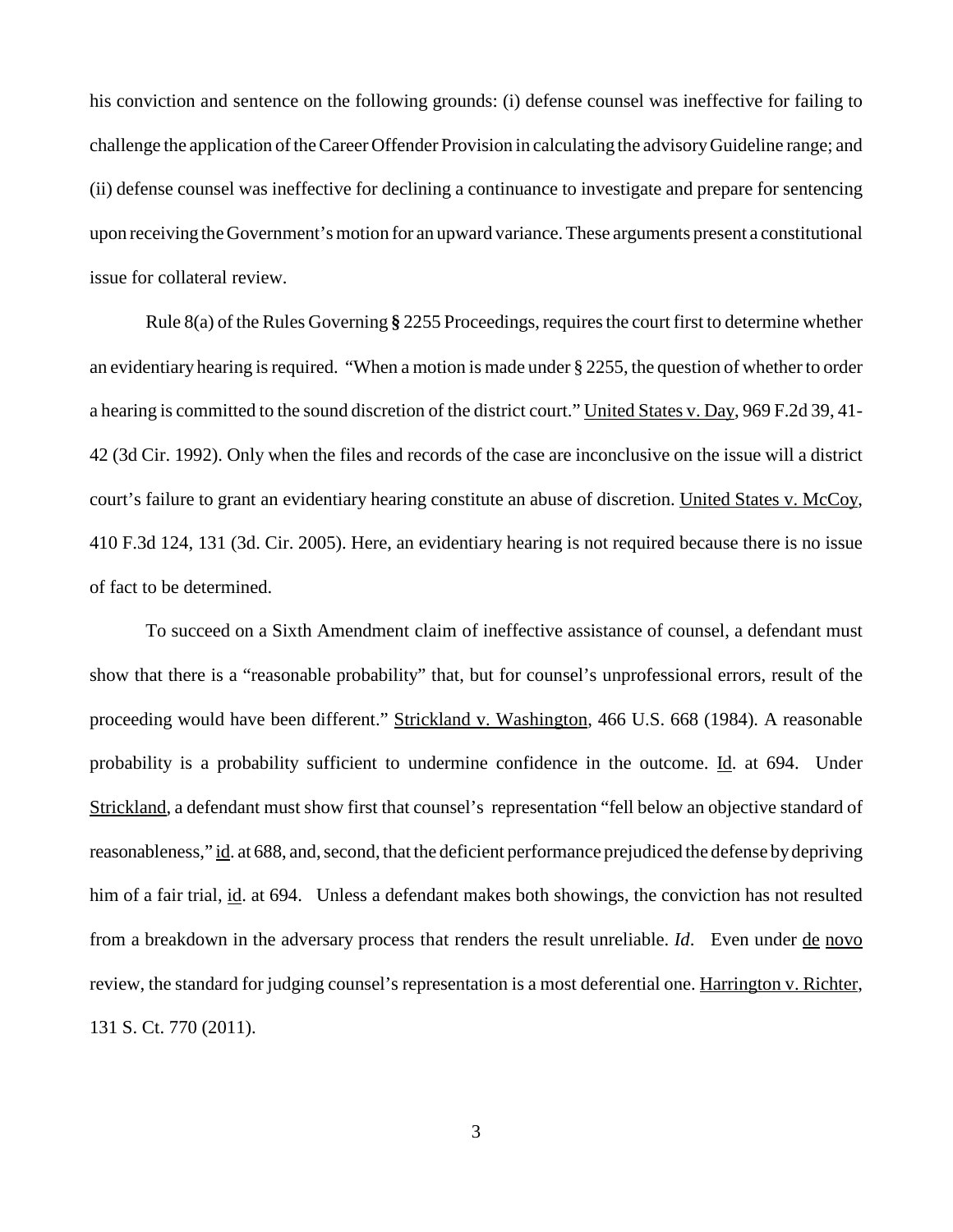*1. Ineffective Assistance of Counsel for Failing to Challenge the Mandatory Application of the Career Offender Provision.*

DelBuono argues that sentencing counsel, Joseph Santaguida, Esq. ("Santaguida") , by failing to challenge the mandatory application of the Career Offender Provision, was ineffective in violation of the Sixth Amendment. He asserts that but for counsel's errors his sentence could have been in the 51-63 month range.

DelBuono argues on the mistaken understanding that the calculation of the Guidelines is at the discretion of the court. Although the Guidelines, themselves, are advisory, United States v. Booker, 543 U.S. 220, (2005), the correct calculation of the Guidelines is not. Our post-Booker precedent instructs a district court to conduct a three-step sentencing process:

(1) The court must continue to calculate a defendant's Guidelines sentence precisely as before Booker.

(2) In doing so, it must formally rule on the motions of both parties and state on the record whether she is granting a departure and how that departure affects the Guidelines calculation, and take into account pre-Booker case law, which continues to have advisory force.

(3) Finally, she is to exercise her discretion by considering the relevant § 3553(a) factors in setting the sentence imposed regardless whether it varies from the sentence calculated under the Guidelines.

United States v. Gunter, 462 F.3d 237 (3d Cir. 2006) (citing United States v, King, 454 F.3d 187 (3d Cir. 2006); United States v. Cooper, 437 F.3d 324, 329-30 (3d Cir. 2006)). Applying this three-step process, the court properly found that the career offender provisions of the Guidelines applied, and the resulting Guideline range was 188 months to 235 months incarceration. After listening to argument and systematically considering the § 3553(a) factors, the court determined that this was not a case for deviating from the Guidelines, even though the Guidelines were only advisory and not binding. DelBuono neither objected at the time of sentencing nor on subsequent appeal regarding his designation as a Career Offender.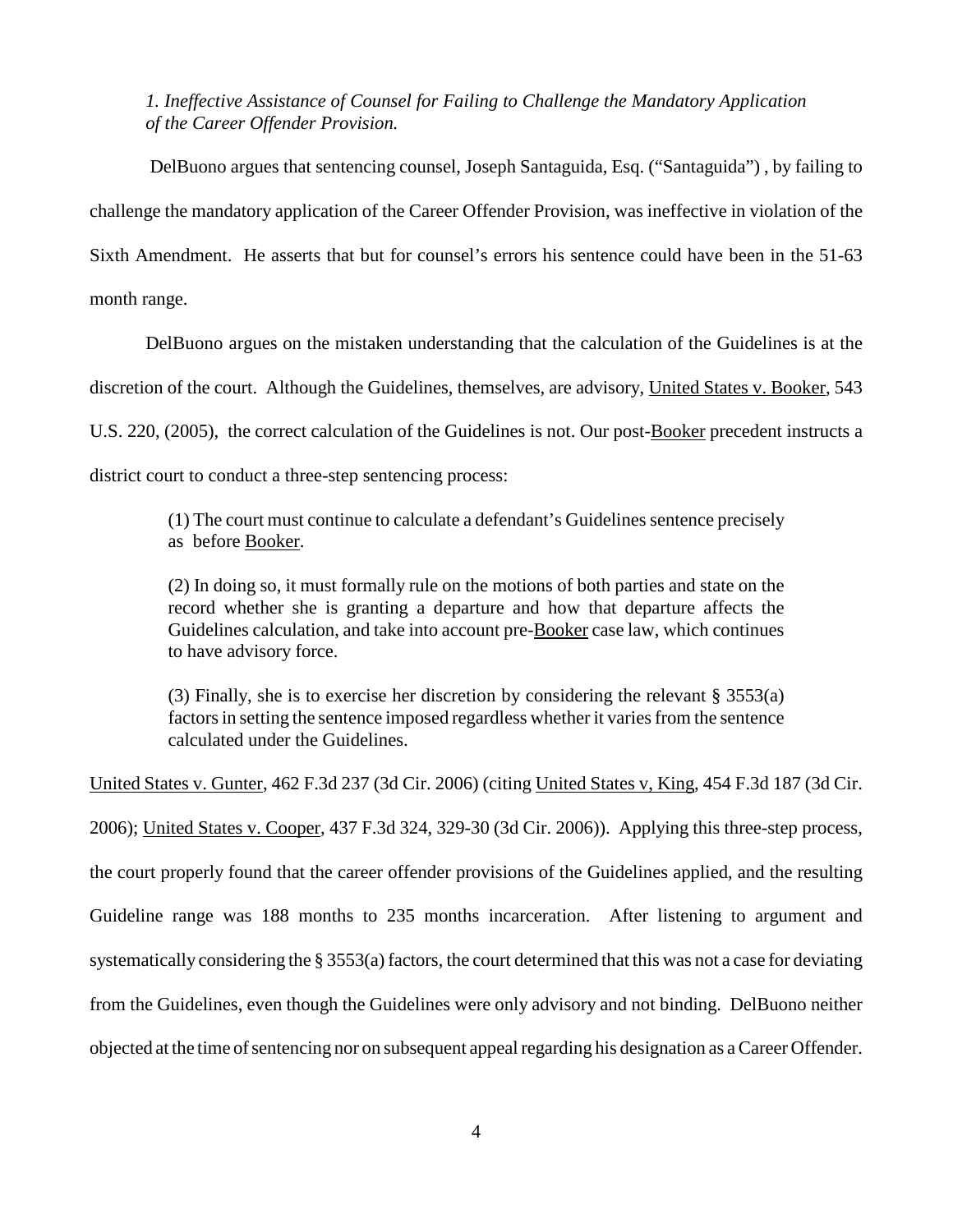Although the Supreme Court has made clear that there is no reason for a court deciding an ineffective assistance claim to approach the performance-prejudice inquiry in the same order or even to address both components of the inquiry if the defendant makes an insufficient showing on one, this court will begin with the performance analysis. Strickland at 697. It is clear from the record that Santaguida's representation did not fall below an objective standard of reasonableness. Santaguida did not contest the application of the Career Offender Provision, but he did argue for a lesser sentence. He urged the court to impose a sentence between 120 to 180 months. Santaguida pointed out that the application of the Career Offender Provision would dramatically impact DelBuono's sentence unnecessarily.<sup>1</sup>

Despite counsel's efforts, the court determined that DelBuono showed no inclination to change, and that this was not a case for going above or below the Guidelines.

Although Santaguida urged for a lessersentence, he could not contest the applicabilityoftheCareer Offender Provision under the Guidelines because DelBuono is clearly a career offender. His designation as a career offender has never before been contested. Section 4B1.1 (Career Offender) of the Guidelines provides:

> (a) A defendant is a career offender if (1) the defendant was at least eighteen years old at the time the defendant committed the instant offense of conviction; (2) the

Of course it would. So I think that all the – what § 3553 tries to address, a message to the community, punishment and ability for rehabilitation, that's an – you don't need a 230 month, 20 years to accomplish all that.

That certainly could be accomplished in 10 years, 12 years, 13 years. Sentence Hearing Transcript, at 32 (paper no.170).

<sup>&</sup>lt;sup>1</sup>MR. SANTAGUIDA: But because he's a career offender, it not only boosts him to a level 34, it also boosts his offense gravity to a 6, instead of 5.

So they chastised him by the sentence that they impose. So what I'm saying Judge, the about punishment. Wouldn't like a sentence of anywhere between 10 and 15 years, be severe punishment for a person who's engaged in this activity?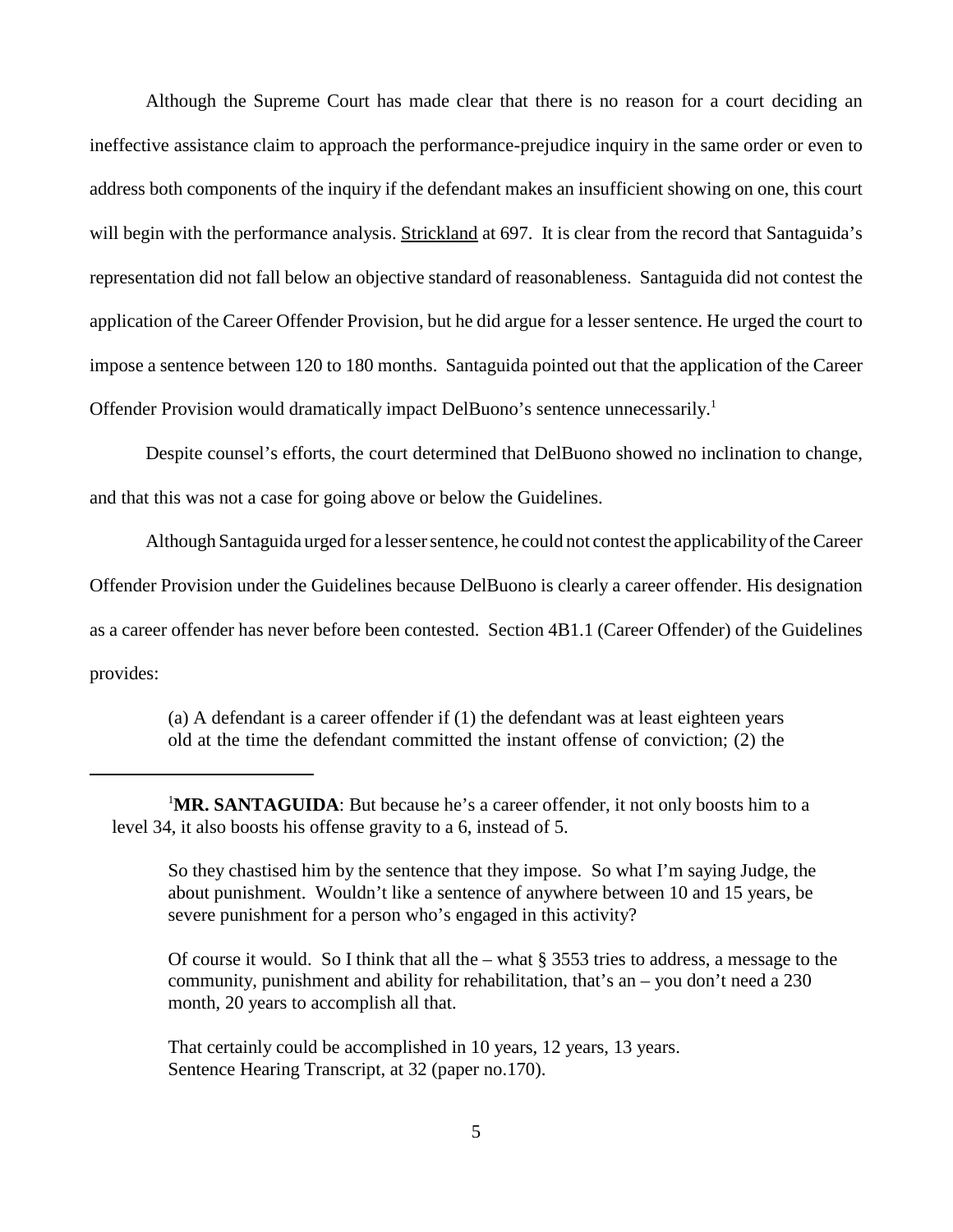instant offense of conviction is a felony that is either a crime of violence or controlled substance offense; and (3) the defendant has at least two prior felony convictions of either a crime of violence or a controlled substance offense.

DelBuono was 33 years old at the time he committed these offenses; the offenses were controlled substance offenses punishable by more than one year in prison; and he had at least two prior felony convictions for controlled substance offenses. In light of defendant's history, Santaguida acted properly in not challenging the application of the Career Offender Provision.

Because DelBuono hasfailed to satisfy the performance component, the court declinesto consider the prejudice component. For these reasons, DelBuono's first argument is without merit.

# *2. Defense counsel wasineffective for declining a continuance in orderto investigate and prepare for sentencing upon receiving the Government's motion for an upward variance*.

DelBuono additionally claims that sentencing counsel was ineffective for declining a continuance in order to investigate and prepare for sentencing upon receiving the Government's motion for an upward variance. DelBuono claims a continuance would allow counsel to thoroughly investigate and respond to the government's allegation, upon which the upward variance request was based, *i.e.,* that DelBuono was aware of, consented to, and encouraged the submission of fraudulent letters to the court. DelBuono does not claim that counsel was ineffective for failing to discover that the letters were fraudulent before submitting them to the court. He incorrectly asserts that the court granted the Government's motion for an upward variance; the Government withdrew its motion and the court sentenced DelBuono within the Guideline range but at the high end.

Assuming that DelBuono could satisfy the performance-component, DelBuono fails to show that he was prejudiced by sentencing counsel's "failure" to request a continuance. DelBuono does not deny that he was aware of, consented to, and made suggestions for his sister's submission of false letters on his behalf. The recorded telephone conversations between the defendant and his sister during his time at the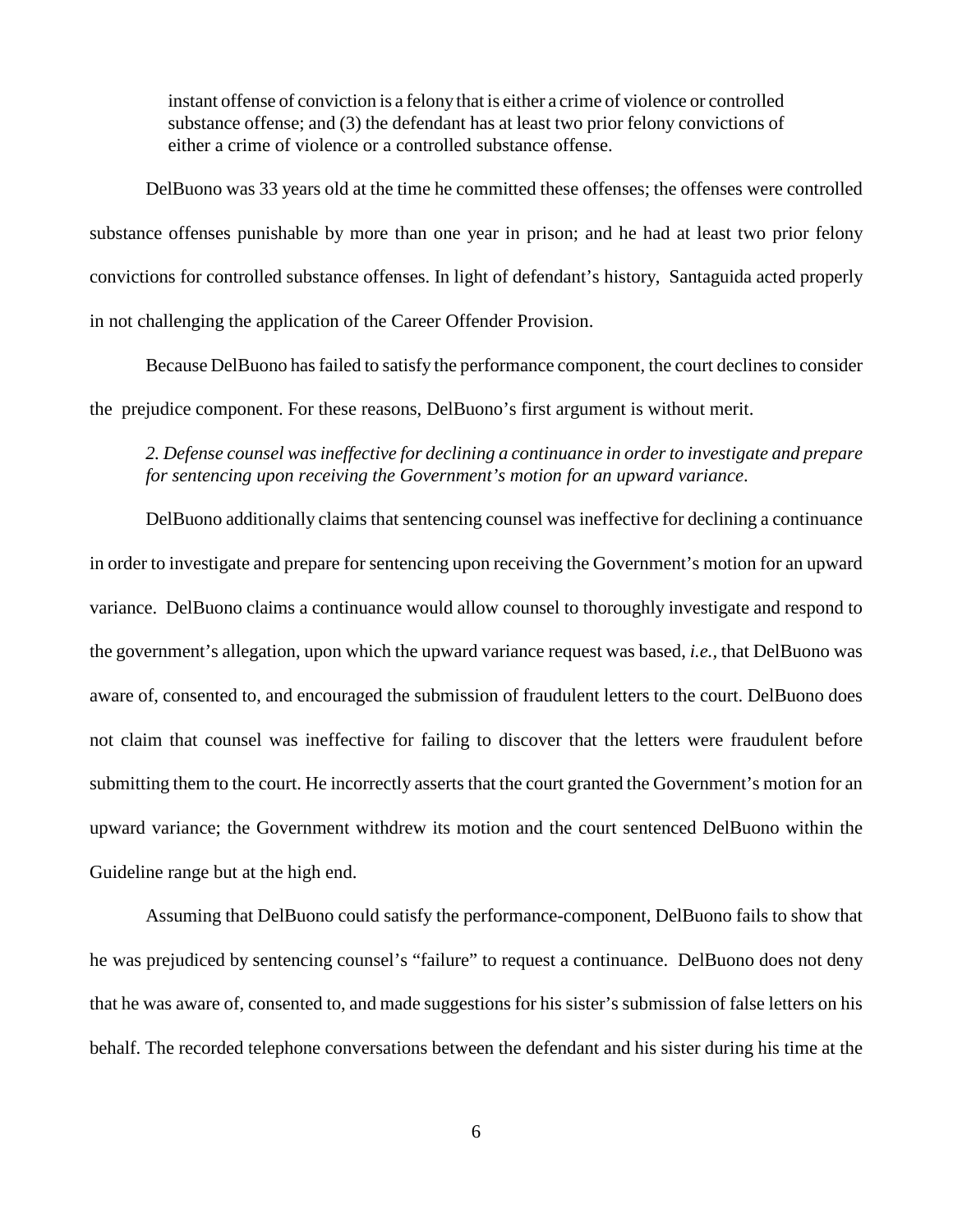Federal Detention Center make clear that Danielle DelBuono was attempting to perpetrate a fraud on the court and that she was doing so with DelBuono's knowledge, consent, and suggestions. DelBuono's contention that counsel's failure to investigate resulted in the court's conclusion that the letters were fraudulent is unfounded. It was DelBuono's apparent encouragement and approval of the letters which caused the court to sentence him at the high end of the Guideline range. Because of the overwhelming evidence supporting his involvement, DelBuono has not shown that but for counsel's failure to request a continuance, his sentence would have been lower.

## **Conclusion**

The Motion to Vacate, Set Aside, or Correct Sentence under 28 U.S.C. § 2255 will be denied without holding a hearing. Because DelBuono has failed to make a substantial showing of a constitutional deprivation, a certificate of appealability will not issue.

An appropriate Order follows.